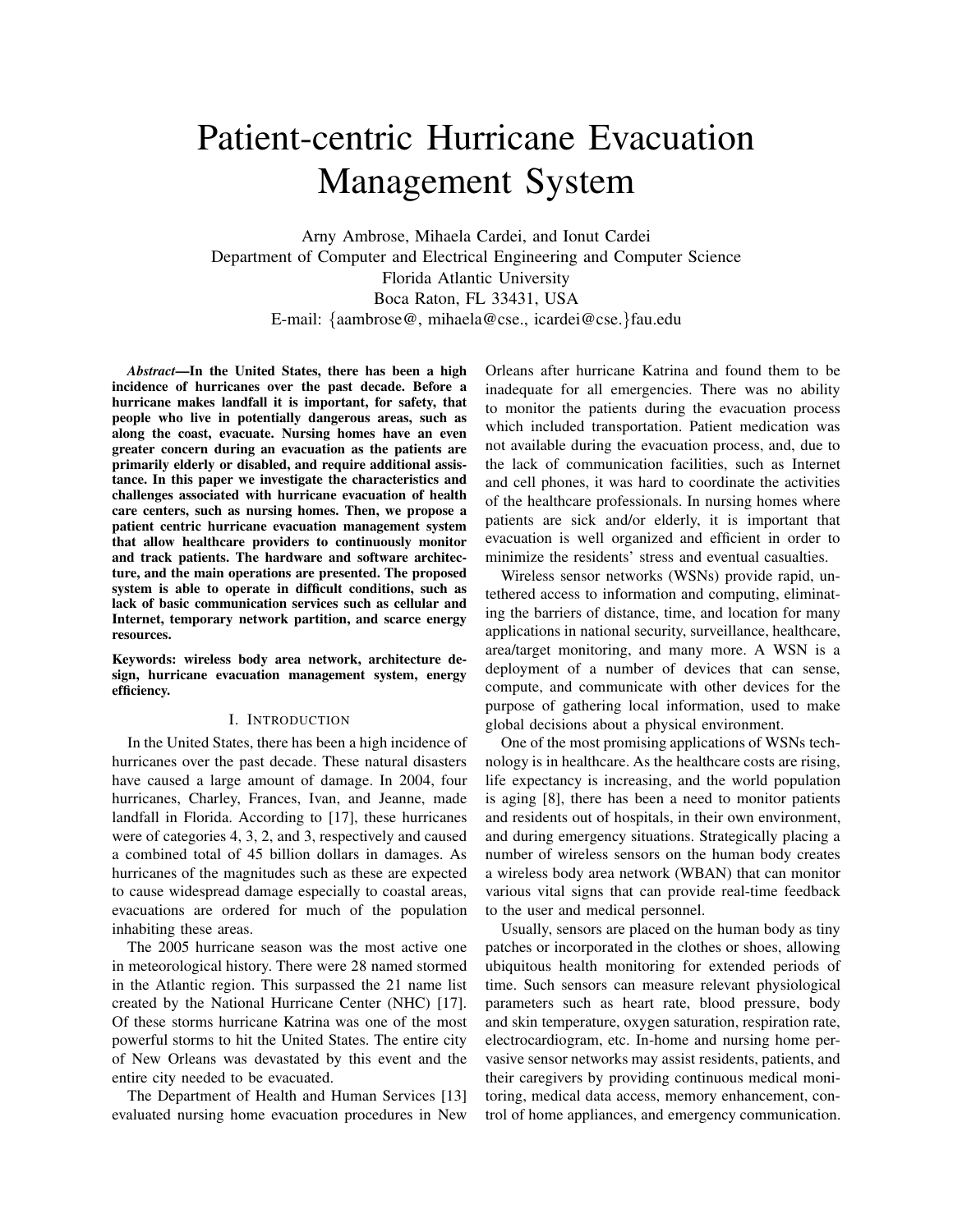WBAN can be used as part of a diagnostic procedure, optimal maintenance of a chronic condition, a supervised recovery from an acute event or surgical procedure, to monitor adherence to a treatment guidelines, or to monitor effects of drug therapy [2], [16]. Researchers in computer, networking, and medical fields are working together to make the broad vision of smart healthcare a reality.

Even if WBAN technology has been used extensively for patient monitoring and emergency situations, no previous work has addressed the use of WBANs in hurricane evacuation. Such an evacuation poses some unique challenges that have to be addressed.

In this paper, we propose a patient-centric Hurricane Evacuation Management System (HEMS) that continuously monitors and guides the residents and patients of a nursing home during hurricane evacuation process, both during transportation and while they live in a shelter. Since loss of utilities is a common situation during hurricane landfall [9], it is important that this system is able to function in difficult conditions such as lack of cell phone and Internet services, sparse energy resources, etc. so that there is no loss in the quality of care that patients receive during this time.

The remainder of the paper is organized as follows. Related works are presented in section II. Section III contains the characteristics and challenges of evacuating a nursing facility during a hurricane. Next, we present HEMS architecture (section IV), the hardware and software architectures (section V), and the main operations in using our system (section VI). The paper concludes in section VII.

## II. RELATED WORK

One of the most exciting use of WSNs technology is in healthcare. In the general architecture [18], [19], sensor nodes transmit measured data to a personal server, which can be a PDA, smart phone, access point, or a home personal computer, usually using a star topology. The communication between the WBAN and personal server can be done using Bluetooth [23] or ZigBee [25]. Bluetooth, the main mechanism used, is an industry specification for short-range RF-based connectivity between portable and also fixed devices. It uses a frequency hopping technique over 79 channels in the 2.4 GHz ISM band and may support up to 3 Mb/s in the enhanced data rate mode and 10m transmission distance. The basic piconet configuration is a star topology network with one master and seven slaves.

From the personal server, health data and status are transmitted to the medical server that is connected to the Internet, using either a cellular networks (3G, GPRS, GSM, WiMAX), or a residential/business Internet

connection. Finally, data is accessed by the healthcare provider from the medical server using Internet access.

The type and nature of the healthcare application determine data type and how frequently they are transmitted to the medical server. In addition, medical personnel can be alerted if emergency situations are identified. An important issue is security and patient privacy and they must be ensured at all tiers of the architecture. Next, we detail few works that use WSNs and WBANs on specific healthcare applications.

Otto et. al. [18] consider a body area sensor network that is used for health monitoring, and is integrated with a larger telemedicine network for the continuous monitoring of patients. This system consists of individual monitoring networks for users that connect to the Internet where information can be transmitted to healthcare professionals for viewing, processing, and storage.

The architecture has three layers. The top layer is the medical server which is a network of medical personnel, emergency services and healthcare providers. All persons in this layer are interconnected to enable the medical staff to provide services to thousands of individual users. Each user is equipped with a body area sensor network that will, based on the needs of that user, sample the vital signs and transfer the information to a personal server via a wireless personal network using either Bluetooth or ZigBee. The personal server can be any internet enabled device including a PDA, cell phone, laptop or PC which will manage the body network, provide an interface for the user and transmit the information gathered from the sensors using an internet connection or a cellular network such as general packet radio service (GPRS). The main functions of the medical server are to authenticate users when they connect to the system, download data that is transmitted from the users' personal network of sensors, parse the incoming data and store it in the matching medical records, analyze the data, identify serious irregularities in patient data and alert emergency medical technicians, and forward new care instructions to the user from the healthcare providers.

Huo et. al. [10] propose a network where elderly patients have the benefit of continuous monitoring from their homes. This network is comprised of a body sensor network (BSN) and a home sensor network (HSN). The BSN is equipped with multiple mobile sensors used to measure the temperature, pulse, and heart functions of the patient. This is augmented by the use of fixed location sensors that measure humidity, temperature, and light of the environment that the patient lives in.

The network is designed such that the information downloaded from the sensors can be transmitted hop by hop from the BSN to the HSN. The HSN gateway is used to transmit the data to the central server which is observed by the health care providers. The HSN gateway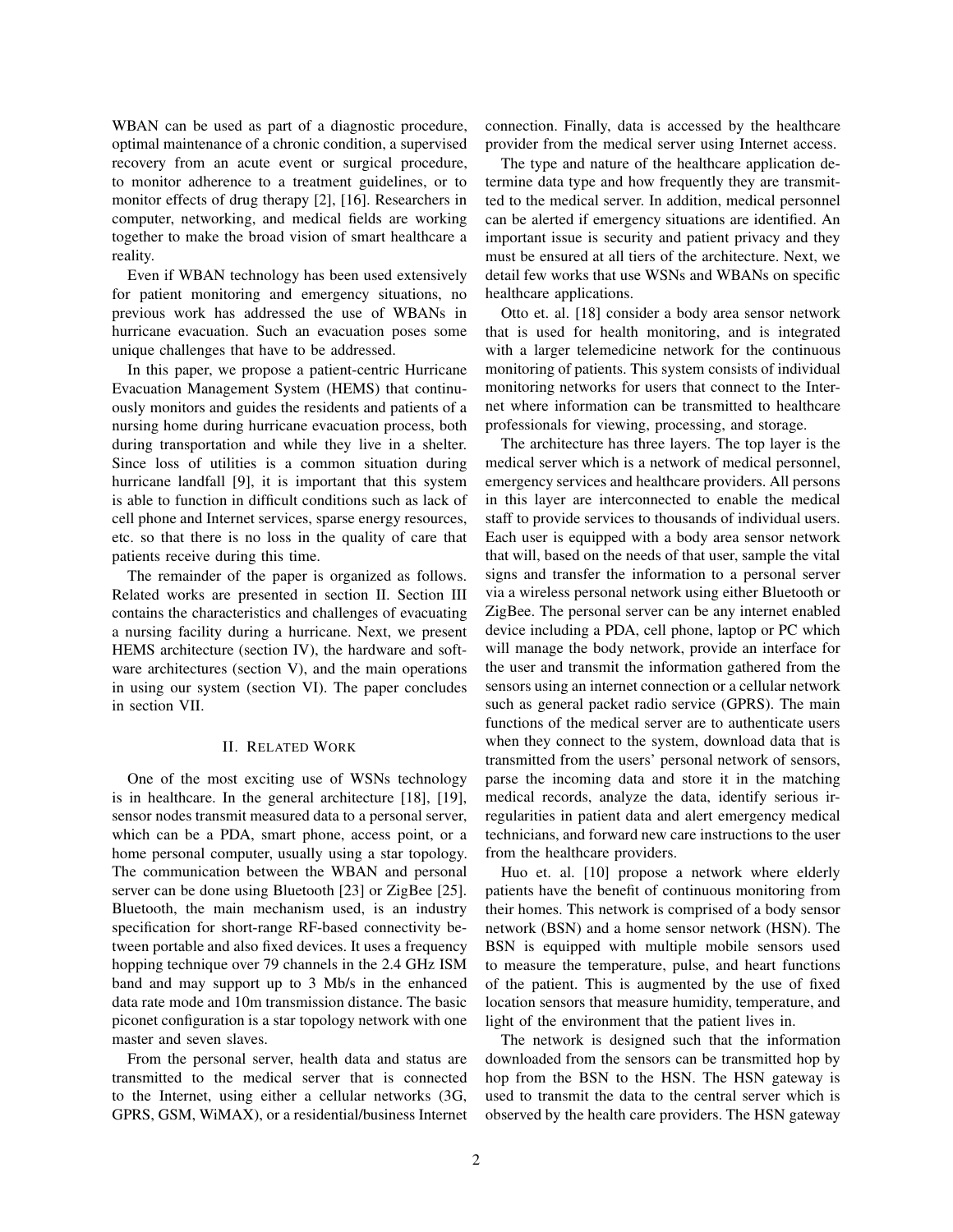can be either a PDA, cell phone, or a laptop. This will provide a connection via Internet or GPRS to the server. The information on the server can then be viewed by the healthcare providers who can make decisions about the best way to care for the patient based on the information being transmitted by the sensors.

CodeBlue [14] integrates wireless devices with a wide range of capabilities into a network that can be used for emergency care or disaster response. The infrastructure consists of wireless vital sign sensors, location beacons and all the protocols and services required to make the information gathered by them useful to emergency medical technicians, police and fire rescue, and ambulance systems.

It is important that in coordinating the collection and transmission of data there are proper discovery of the wireless devices so that communication pathways are developed. In this architecture data collection will be done using some kind of mobile device, for example a PDA. The CodeBlue infrastructure also contains ad hoc routing techniques that extend the effective communication range of the devices. These devices typically use a multicast communication method to allow one sensor to report its data to multiple receiving nodes.

During a disaster it is also important that the location of the rescuers and patients is monitored. CodeBlue uses a radio frequency (RF) based location tracking system called MoteTrack [15] that operates using the low power radio transceivers of the sensor nodes. MoteTrack uses beacon nodes which broadcast periodic messages that would contain the node's ID and the transmission power used to broadcast the message. Each beacon acquires a signature which will be sent to fixed beacons with known locations, serving as reference nodes in determining the location of the mobile nodes based on the power used to transmit the message. In this way the patients can be continuously monitored for any emergency and if an event occurs they can be found quickly so that they receive medical attention.

Ko et. al. [12] propose the Medical Emergency Detection in Sensor Networks (MEDiSN) which is designed for monitoring patients in hospitals and disasters. MEDiSN consists of patient monitors that are custom built, wearable motes that will collect and secure the data, relay points that will create a multi-hop wireless backbone for transmission of the data and a gateway. This mechanism uses a wireless mesh infrastructure of relay points that transmit data from the patient monitors. This increases the scalability of the mechanism so that it can be used for situations with large numbers of patients.

In [4], Chandra-Sekaran et. al. created a network comprised of ZigBee sensors that can be placed on patients in case of a disaster as the patients are being evacuated from a building. These tags would be used to keep track of the patient's location as well as provide information about the health of the patient based on a color coordination scheme. These tags will enable healthcare providers to find all patients regardless of location so that they may be safely transported to a secure location. The color coordination mechanism allows the medical professional to determine which patients require immediate attention.

# III. HURRICANE EVACUATION: CHARACTERISTICS AND CHALLENGES

In this section we present characteristics and challenges of hurricane evacuation that make this process different from other emergency evacuation procedures. One major difference is the ability to predict the landfall area a few days in advance. This allows some time for the preparation necessary for a quick, efficient, and safe evacuation of patients. Previous evacuation attempts have shown, however, that there is a severe lack of planning for the evacuation of people with certain disabilities. The majority of elderly people require assistance to evacuate during hurricanes [3]. For this reason, it is important that an evacuation plan be communicated to every resident of the facility, and practiced, such that it can be executed in an organized manner.

The process of evacuation has to be coordinated carefully in order to be accomplished successfully. It is important that there is a lot of planning prior to the emergency event. The nursing home staff must know in advance where their facility will evacuate to [5] in case of a hurricane. This will enable planning for transportation for all patients. Next, patients should be classified into categories [22] based on their health and the amount of assistance required to evacuate them. The categories should include bedridden patients, who will require a lot of help and will need to be evacuated first, disabled patients, who have increased mobility than previous group of patients but still require assistance, and elderly patients who are completely mobile and will require only a minimum amount of supervision.

The healthcare providers will also be divided into groups that will correspond with the patient categories that they will be designated to assist in the evacuation process. The healthcare providers will be responsible for ensuring that the medication for all the patients they are responsible for is organized and prepared for transport. They will then assist patients in the evacuation and monitor them during transportation and their stay at the shelter. On the patient side, they should each know what their designation is, the order of evacuation, and the healthcare provider that will supervise them. This will help to maintain order when the actual process is executed.

The list of approved shelters in each region is updated and made available each year by the local officials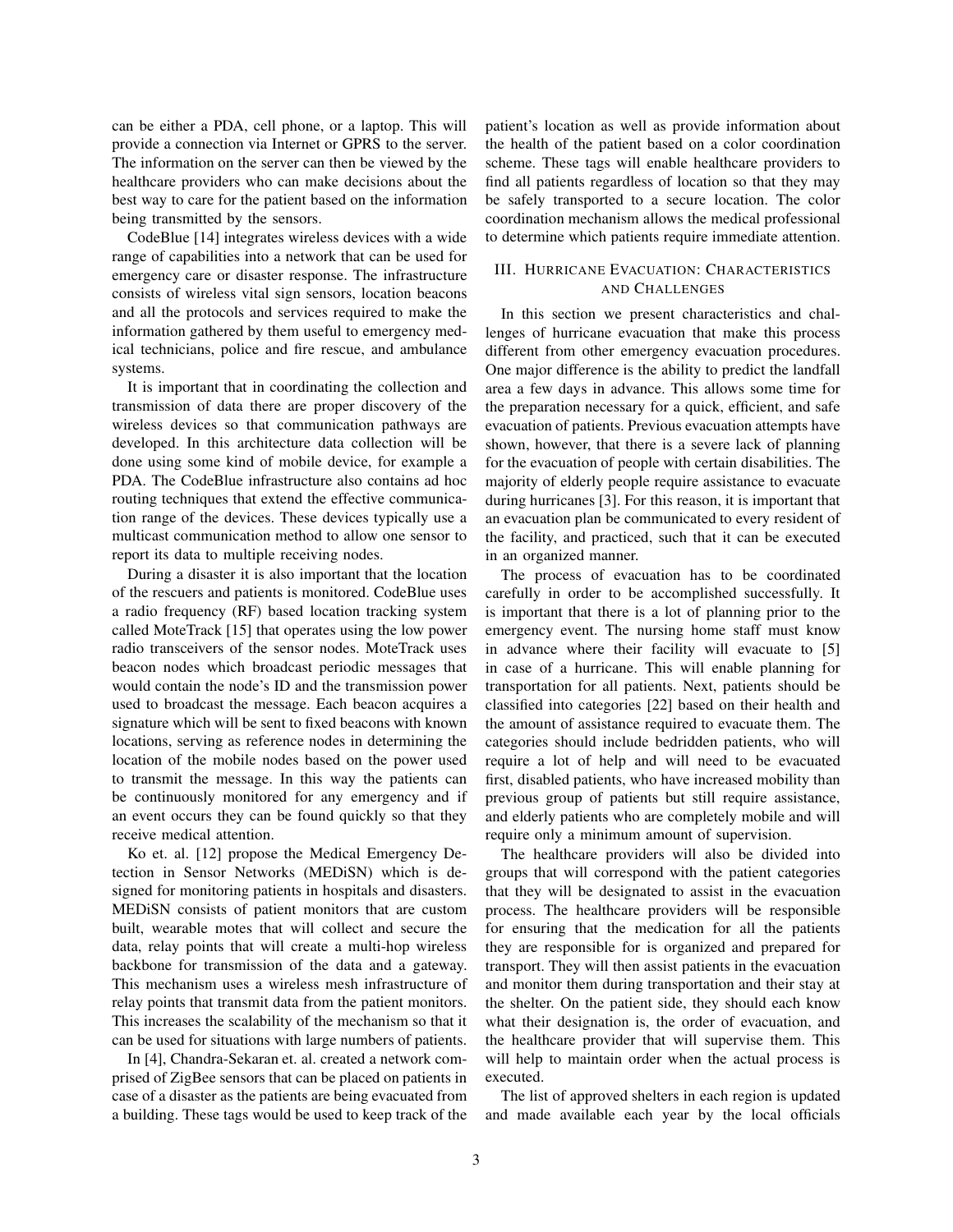responsible for public safety. The approved buildings must meet the requirements with regard to safety from the hazards associated with hurricanes: surge inundation, rainfall flooding, high winds, and hazardous materials [7], and they usually are school buildings.

During a hurricane, there may be loss of utilities such as water, telephones, and electricity [9]. This means that the network monitoring the patients may not be able to communicate using the traditional methods, such as Internet and cellular infrastructure. This breakdown in communication utilities means that the network will no longer be able to communicate over the Internet with the servers from the electronic medical information systems, where the patient information is usually stored. This information is very important, however, in assessing the health of the patient at any particular time, and is vital both during and after the evacuation process.

Portable computers (laptops) can be used as a substitute for these servers during the period of evacuation. Since these devices do not have the storage capacity of the servers, a complete copy of each patient's medical data may not be feasible. Still healthcare providers must have enough medical information to ensure that each patient receives the corresponding medical care and medication during the evacuation period.

Patients need to be monitored during the transportation process. It was found in [1], that there are usually problems with logistics. Although the evacuation response between hurricanes Katrina (2005) and Gustav (2008) was considerably improved, there were still issues with resident injuries. Some patients suffered traumatic fall injuries, hip fractures, cerebrovascular accidents, and post traumatic stress. This emphasizes the importance of monitoring nursing home residents throughout the entire process. In an effort to keep all residents as safe as possible and to ensure quick response to any unfortunate medical emergencies, the residents need to be monitored during transportation and in shelters. This means that the entire health monitoring network has to remain operational independent of the availability of the medical server (which would have to be left behind), electricity service, Internet, and cellular services.

## IV. DESIGN OF A PATIENT-CENTRIC HURRICANE EVACUATION MANAGEMENT SYSTEM

Based on the hurricane characteristics and evacuation process, we drive the following requirements for the HEMS:

- the system must maintain enough medical information to ensure that each patient receives the corresponding medical care and medication during the evacuation process.
- the system must be able to continuously monitor and analyze the health state of patients and to re-

port to healthcare providers when patient condition requires attention.

- the evacuation plan and the current state of its execution must be communicated to all users involved, with specific information presented according to each user's role.
- the evacuation plan must be kept up to date with status information received from all evacuation actors.
- the system must work with and without cell phone infrastructure and Internet access.
- the system must be energy-efficient. Energy resources might be scarce during transportation and while in shelter.
- residents and patients must be able to operate the applications related to the evacuation deployed on the smartphone (e.g. listen, read, and follow instructions, complete checklist).
- the system must be able to deliver important events and messages in Delay Tolerant Networking (DTN) mode using store-carry-forward. This is needed when a cellular data connection is not available and network partitioning occurs in the ad-hoc 802.11 network from temporary lack of end-to-end connectivity.
- the system must keep track of user location during transportation and at the shelter.

The HEMS architecture is presented in Figure 1 and it contains resident/patient users, physician/nurse users, and portable computers (laptops). We use the term *patient* to refer to the nursing home residents and patients being evacuated. Note that some of the residents of the nursing home do not require permanent monitoring while residing in the nursing home, therefore during the evacuation process they can be equipped only with a smartphone, to report physical activity (from accelerometers) and location.

Each patient is equipped with Bluetooth enabled sensors communicating using the IEEE 802.15.1 protocols, that have the specific purpose of discreetly monitoring the vital signs of the wearer and transfer the information collected to the Personal Server (PS), which can be a smartphone. A patient's set of sensors and PS form a Wireless Body Area Network (WBAN). The PS provides a user interface to users, manages the patient WBAN, and also acts as a gateway for forwarding sensor data and messages between the WBAN and other nodes in the network. Communication between PSs and the healthcare provider systems is done using an ad-hoc wireless network running IEEE 802.11 protocols or using the cellular data network, when it is available.

Sensors in the WBAN measure the patient's physiological signals and they are specific to each patient's specific medical condition. WBAN sensors may include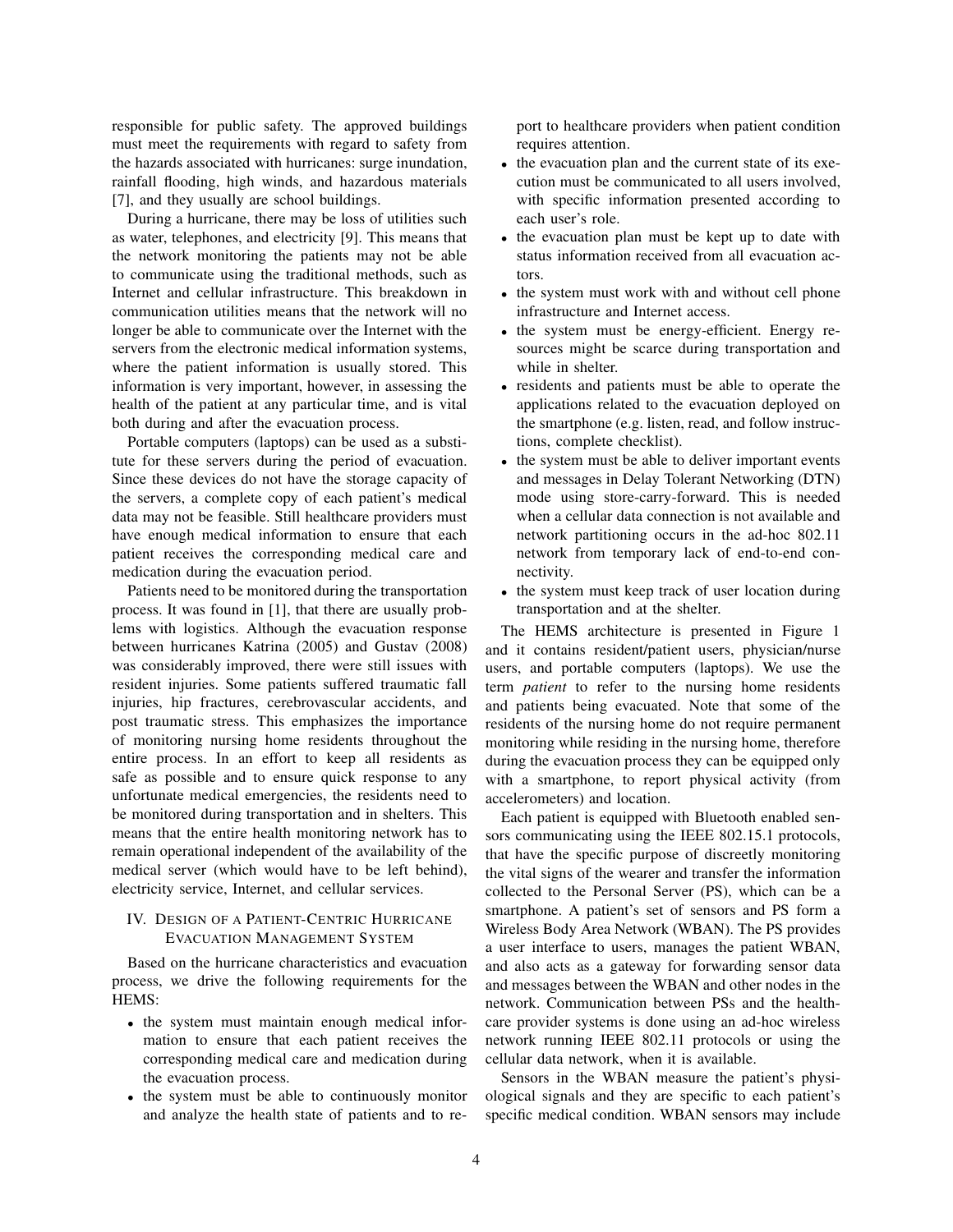

Fig. 1. HEMS architecture

an electrocardiogram (ECG) sensor to measure heart activity, electroencephalography (EEG) sensor for measuring brain activity, electromyography (EMG) sensor, blood pressure sensor, pulse oxymeters, breathing sensor, and accelerometers that detect movement and falling.

The sensors in the WBAN are managed by the PS. This will initialize the network and also send queries for data to specific sensors. The sensor nodes must be lightweight, unobtrusive, and extremely energy efficient so that they can be worn for extended periods of time. In general, sensors do not need to be continuously connected to the PS, and therefore they can save energy by reporting data periodically. If anomalous data is collected, a medical alert/alarms reported to the medical personnel as soon and reliable as possible.

Healthcare personnel (nurses, physicians, etc.) are equipped with smarthphones that will be used to access and display sensor data from the patients, to send queries to the patient WBANs, and to access data from the medical server. If Internet services are available, data will be accessed from the electronic medical information system (EMIS), otherwise from the mobile medical server (MMS).

The MMS keeps an abbreviated, but up-to-date version of the patient's complete medical history and must contain sufficient medical information to ensure proper medical care during the emergency evacuation process. Relevant information will be maintained for each patient, depending on their medical condition. The MMS is implemented by several portable computers (laptops) using a data replication mechanisms so that the system will be robust against system failures. If Internet services are available, patient data is stored on the EMIS, with relevant information replicated to the MMS. If Internet and cellular services are down, relevant patient data from their records and recent sensor data are stored on the MMS using the 802.11 ad-hoc wireless network. When Internet service is restored (cellular or other), the EMIS is updated with the data stored on the MMS.

Note that as part of this architecture, the WBANs, the healthcare provider smartphones and the MMS computers are the local hardware in the nursing home that are carried during the evacuation to the shelter, while the EMIS is typically a remote medical "cloud-based service" implemented on the Internet.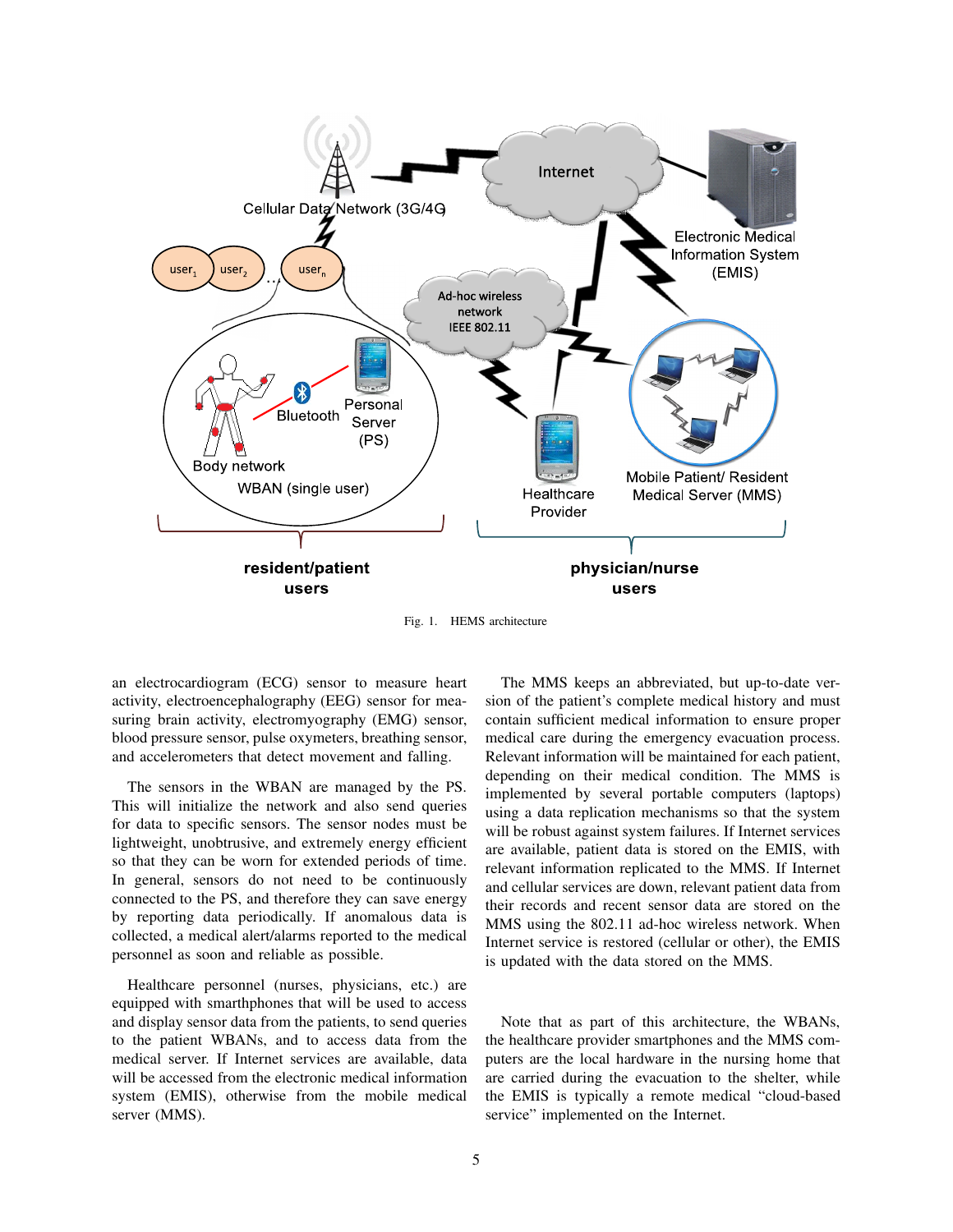

Fig. 2. PS architecture

## V. HARDWARE AND SOFTWARE ARCHITECTURES

The high-level architecture of the Personal Server (PS) node is shown in Figure 2. The PS subsystems are implemented on an Android smartphone that connects to wireless health sensors via a Bluetooth transceiver. The phone also has WiFi and 3/4G cellular network interfaces used to connect to the ad-hoc network, and the Internet, respectively. The Messaging Subsystem provides reliable message-based communication services to the applications running on the network and hides the underlying network protocols (TCP/IP over MANET routing protocols such as AODV and DSR, or over 3/4G cellular) under a uniform interface. Since the network may be partitioned at times when cellular connectivity is not available and 802.11 users stray beyond communication range, the Messaging Subsystem must offer messaging services similar to a Delay Tolerant Network [6] using a store-carry-forward routing approach [24]. The Messaging Subsystem exports a Java Message Services (JMS) interface [11] to the Android components deployed on the smartphone.

The Health Data Gateway forwards health sensor data to the MMS (and EMIS) for analysis and uses a small SQLite database to store data for a short time for local health analysis by the Personal Health Agent (PHA). The PHA subsystem monitors the patient's vital signs, detects anomalies (e.g. fibrillation, falls) and issues health alert/alarm messages to care providers. The Evacuation Planning Agent keeps track of the current state of the evacuation process by receiving event notifications from the MMS Evacuation Management system and by monitoring the phone user's own action through position tracking and using an evacuation procedure checklist application. The Positioning System tracks the user's location using the A-GPS (assisted GPS) subsystem available on all smartphones. When GPS is not available, the user's position is determined relative to other nodes (e.g. user X is in the same room with user Y) based



Fig. 3. MMS architecture

on Bluetooth and 802.11 RSSI [20]. The User Interface Manager (UIM) tracks personal health alerts/alarms and displays their information together with the relevant sensor data when required by the user. The UIM displays a projection of the overall evacuation plan relevant for the specific user and also indicates the used a checklist with instructions with the actions the user must perform. These indications are also converted from text to speech for improved accessibility.

The Healthcare Provider smartphone runs a version of the patient Personal Server software that is specialized for the appropriate medical roles (physician, nurse, assistant, etc.). A nurse's Health Data Gateway can "connect" directly to a patient's WBAN to extract real-time or recent health sensor data for analysis without relying on a connection to MMS. This feature is required when the network is partitioned or when any additional latency must be avoided.

The Mobile Medical Servers (MMS) are activated when a hurricane warning is issued and an evacuation is planned. Its block architecture is illustrated in Figure 3. The MMS uses the Messaging Subsystem to connect with other MMSs computers and smartphones. The Patient Health Data Management (PHDM) subsystem stores incoming health sensor readings from patient smartphones to a database, analyzes these data to assess patient status, issues health alerts and alarms depending on condition gravity, executes data queries from healthcare providers, and performs other medical-related tasks, as indicated in the previous sections. When activated, before the evacuation, the PHDM subsystem receives from the EMIS recent patient health information (conditions, sensor data, medication/treatment plans). While connected to the Internet, the PHDM sends patient health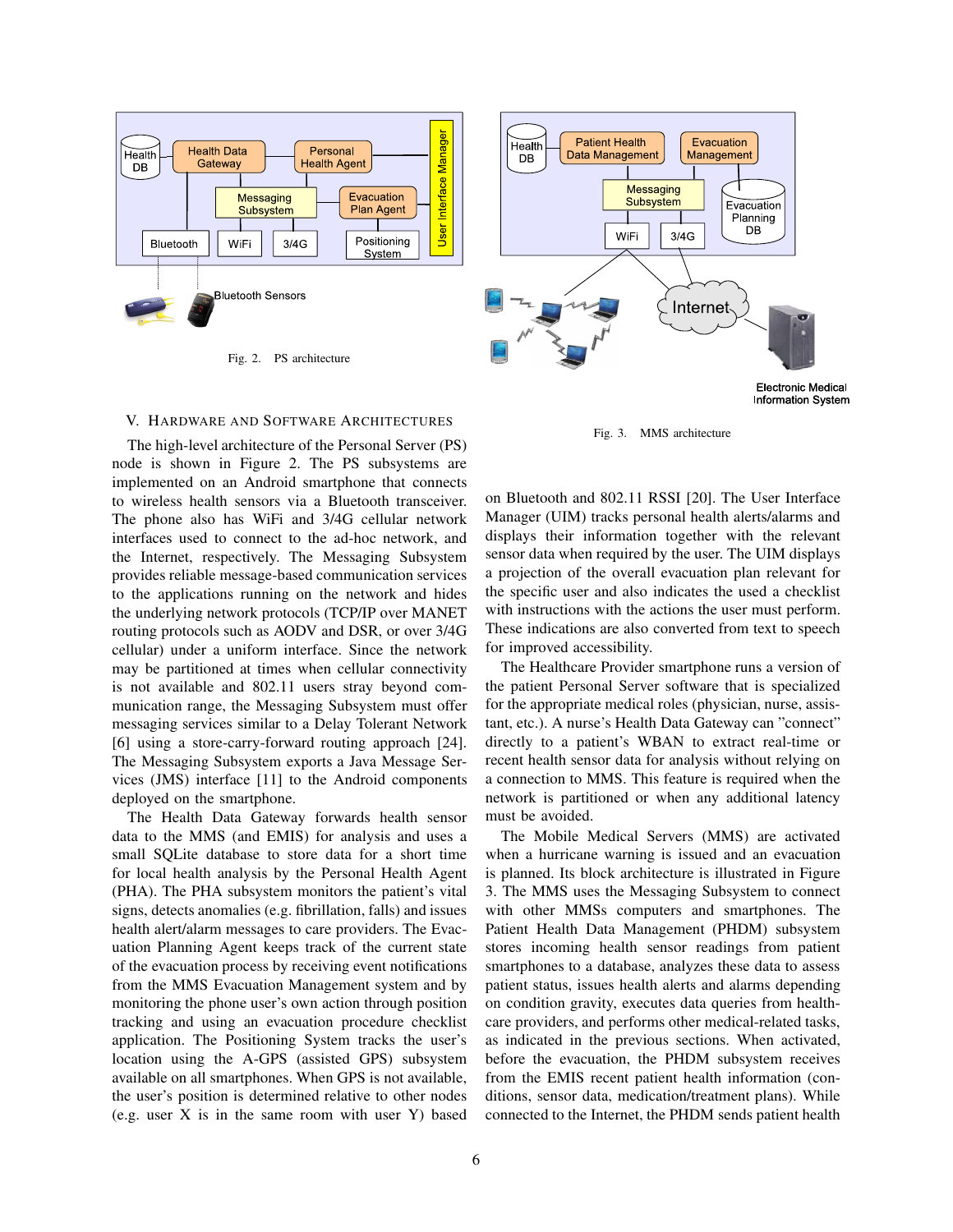data to the web-based EMIS. The Evacuation Management subsystem (EM) receives status updates from all users, monitors execution of the preset evacuation plan, provides interfaces for management to adjust plans, and sends commands/events related to plan execution to all users. An automated multi-agent planning mechanism [21] could be used to relieve the load on the personnel responsible with evacuation leadership. Several MMSs are installed on portable computers (laptops). The PHDM and EM subsystems must support redundant operation using data replication and distributed coordination in order to survive multiple system failures.

## VI. SYSTEM OPERATION PHASES

We distinguish the following operation phases for the HEMS hurricane evacuation system: normal operation, preparation for the evacuation, operation during transportation, and operation while in the shelter. Each of these phases is detailed next.

## *A. HEMS: normal operation*

The HEMS must be available and functional at the healthcare facility prior to the hurricane season. Careful planning must be done ahead of time, and medical sensors must be associated to each patient according to their medical needs. Some residents do not require continuous medical monitoring while at the facility, therefore some basic monitoring sensors (e.g. ECG, breathing sensor, etc.) will be selected to track their health and location during the evacuation process.

On the other hand, other residents might be under continuous medical observation (e.g. recovery from a surgery), therefore the current sensors might be supplemented with additional sensors that will monitor them during the evacuation process. In addition, the medical personnel must be trained to become familiar with the operation of the smartphone evacuation application. Training sessions must be conducted with the nursing home residents as well, to ensure they become familiar using the WBAN equipment and understanding instructions from the smartphone application.

## *B. HEMS: preparation for evacuation*

National Hurricane Center [17] closely monitors weather conditions and issues hurricane watches/warnings when conditions are possible withing the specified area within 48 hrs and 36 hrs, respectively. Such announcements will be used by the nursing home personnel to ensure that the HEMS evacuation system is ready and functional.

The MMS's Patient Health Data Management subsystem will download recent medical information for all patients from the EMIS, to ensure that healthcare providers have enough relevant data. These information should include medical history, current medication and dosing instructions that can be used to assist healthcare providers in making sure that each patient is provided with enough medication for the period of evacuation.

When the evacuation order is given, the corresponding WBAN equipment is assigned to patients. They are equipped with the corresponding sensors (if not monitored yet). All users receive a Personal Server smartphone and the corresponding applications are started. After the initialization step, the evacuation plan and instructions are sent to all users. For patients, such instructions can include healthcare supervisor information, exit number, bus number, leaving time, etc. For healthcare personnel instructions include the group of patients under their supervision, exit number, bus number, leaving time, etc. Healthcare users can use the smartphone to access the patients medical information and sensor data from the MMS.

## *C. HEMS: operation during transportation*

This step refers to the patient evacuation in one or more buses from the care facility to the shelter. The MMS computers are transported in the bus as well, providing a mechanism to store and retrieve useful patient data.

During transportation and at the shelter HEMS provides two ways of communication between the healthcare providers and patient WBANs. First method uses the cell phone and Internet services if they are available. The second method uses the local IEEE 802.11 ad hoc wireless network formed by the patient smartphones, healthcare smartphones, and the MMS computers. Using a redundant communication mechanism enhances the robustness of our system.

Using this communication system, the healthcare personnel is able to track and monitor the patients, receive alerts, send reminders for medications, etc. The MMS stores medical information and manages the evacuation plan execution. The MMS data are synchronized with the EMIS when Internet connection is available.

Depending on the size of the nursing home, one or few buses may be used in the patient evacuation process. If more buses are used, the system may be partitioned and the subsystem in each bus must operate independently. As soon as the transportation completes, the MMSs and the EMIS must synchronize.

## *D. HEMS: operation at the shelter*

In the shelter, the HEMS system allows the medical personnel to track and monitor patients. Communication uses the ad-hoc wireless network or the cellular data network. The MMS uses the business Internet connection available at the shelter.

Another aspect to consider is the DTN mode of operation. Consider a scenario where cellular and Internet